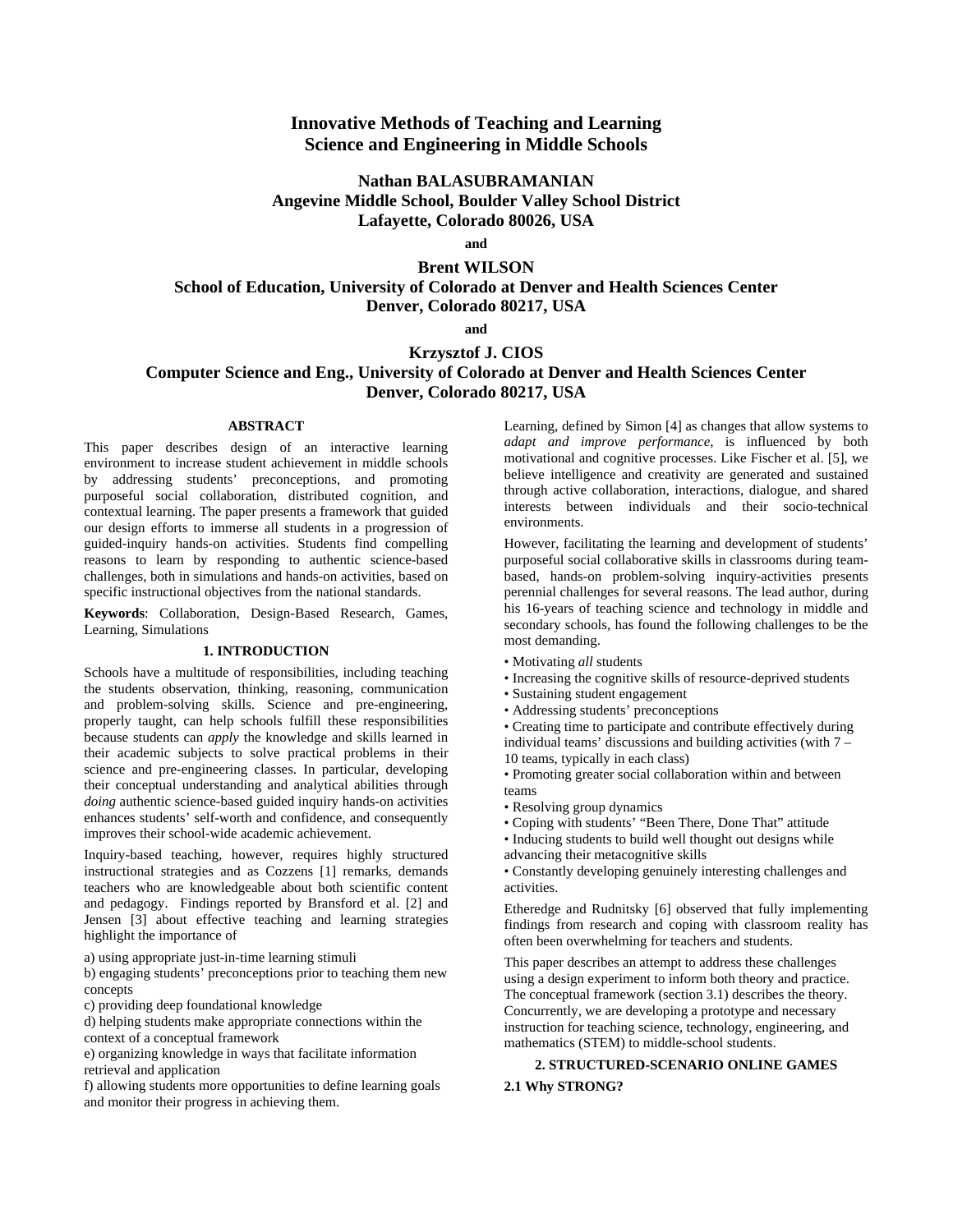The middle-school "wonder years" are critical periods in the personal, emotional, social, and cognitive development of students. During this period, students have a tendency to rush through building activities without much reflection. Bransford and Donovan [7] observe that this is due to students' preconception of experimentation as a way of trying things out instead of *testing* their *ideas*.

STRuctured-scenario ONline Games (STRONG, in short) are modular, self-contained, easily accessible, multi-player, online *interactive learning environments*, to direct, facilitate, and assess students' conceptual STEM learning and understanding through deliberate reflection.

STRONG scenarios and challenges will promote a deliberate *STOP* --> *REFLECT* --> *THINK* --> *ACT* approach to rekindle players' intentionality and inherent preference for goal-oriented actions. Besides, as Balasubramanian [8] discussed, such deliberate thinking fosters self-organized learning. Schön [9] remarked that such "reflection-in-action" situations also fosters new ways of thinking and coping with surprises.

The engaging scenarios in STRONG unfold as cliff-hanger chain of events to captivate students attention, rekindle their motivation, and provide meaningful contexts for learning. For instance, the dialogue between Peggy and Cassandra (fictitious names for students' online avatars, Fig. 1) in our STRONG prototype under development, sets the tone for students finding compelling reasons to design a warning device after they have suddenly fallen into a dark cave during a hiking adventure.

*Peggy*: Oh great!! Now what are we going to do?

*Cassandra*: Sweet!!! Let's play cops and robbers!

*Peggy*: We need to get help quick!

*Cassandra*: Are you kidding me?!? This is freaking awesome! *Peggy*: Are you kidding ME?! This is freaking . . . FREAKY! *Cassandra*: No way, this is the ultimate opportunity to play the best, the most extreme, the greatest game of cops and robbers known to humankind.

*Peggy*: OK, just one game, but after that we're getting help. *Cassandra*: Deal! I'm the robber, you try to find me!

*Peggy*: OK, go! (a couple of minutes pass)

*Peggy*: Uh Oh! I can't find you! This is scary! Where are - - (cut off because she fell). I tripped on a rock! Help me!

*Cassandra*: HA HA HA, you tripped? I mean . . . are you okay? *Peggy*: Yes, I'm fine. I tripped on this rock.

*Cassandra*: That's not a rock! It's a treasure chest from the old Captain Willy!

*Peggy*: I don't think we should open it, there could be something dangerous in there. Let's get help first.

*Cassandra*: Oh ya! I have my cell phone, we could just call my mom.

*Peggy*: Why didn't you think of this before?

*Cassandra*: Uh oh . . .

*Peggy*: What?

*Cassandra*: No signal, I hate my phone service, it never works *Peggy*: We're doomed! Well, I guess we could open the box to see what's in it . . .

*Cassandra*: It's not a box! It's a treasure, but let's look inside. (open the box)

*Peggy*: It's some wire and . . .

*Cassandra*: Gold?

*Peggy*: No a light bulb and . . .

*Cassandra*: Gold?

*Peggy*: No a battery! We can put this together to make a signal to get us out of this eerie place.

*Cassandra*: We could scream for help, someone might hear us as well.<br>Intermediate Leve Team Score



*Fig. 1* The STRONG Interface

Then a circuit construction [10] Java simulation pops up on the screen for students to experiment and build circuits for a warning device using wires, light bulbs, batteries, and switches in a safe and non-threatening environment.

STRONG scenarios are designed to enable more students to view surprise and failure as potential opportunities that help them develop good problem-solving, reasoning, and critical thinking skills as outlined in the *Benchmarks for Science Literacy* [11].

### **2.2 Curriculum-centered design**

From their review of educational gaming literature over a period of 28 years, Randel [12] concluded that games could be used effectively to provoke interest, teach domain knowledge, and shore up retention in math, physics, and language arts when *specific* instructional objectives were targeted.

In our early design of STRONG, players learn, use and understand *one* concept from the *National Science Education Standards* [13], "electrical circuits require a complete loop through which an electrical current can pass" (p. 127), while building simple electrical circuits for a warning device. Along with this concept, players of STRONG will learn and use the knowledge and skills in three labeled strands in the *Atlas for Science Literacy* [14]: lines of reasoning, failure, and interacting parts.

There are four levels in STRONG: beginner, intermediate, proficient, and advanced to correspond with the primary, (K-2), elementary, (3-5), middle, (5-8), and high, (9-12) school grades in the *Benchmarks* [11]. The outcome variables in these four levels of STRONG are the developmentally appropriate STEM knowledge and skills tabulated and color coded at http://www.GamesToLearn.us/ConceptForSTRONGPrototype.h tm Using appropriate scenarios, these *Benchmarks* [11] are packaged as appropriate challenges for students in the different levels of the game, to interest both resource-deprived and resource-affluent students in their preparation for active inquiry learning.

For instance, at the intermediate level of the game, players demonstrate understanding of how a simple circuit is connected by wiring a warning device using only one light bulb, one battery, and one wire and answering assessment questions correctly. The corresponding Benchmark [11] on failure, 11A/E2, requires students to know that "something may not work as well (or at all) if a part of it is missing, broken, worn out, or misconnected" (p. 264).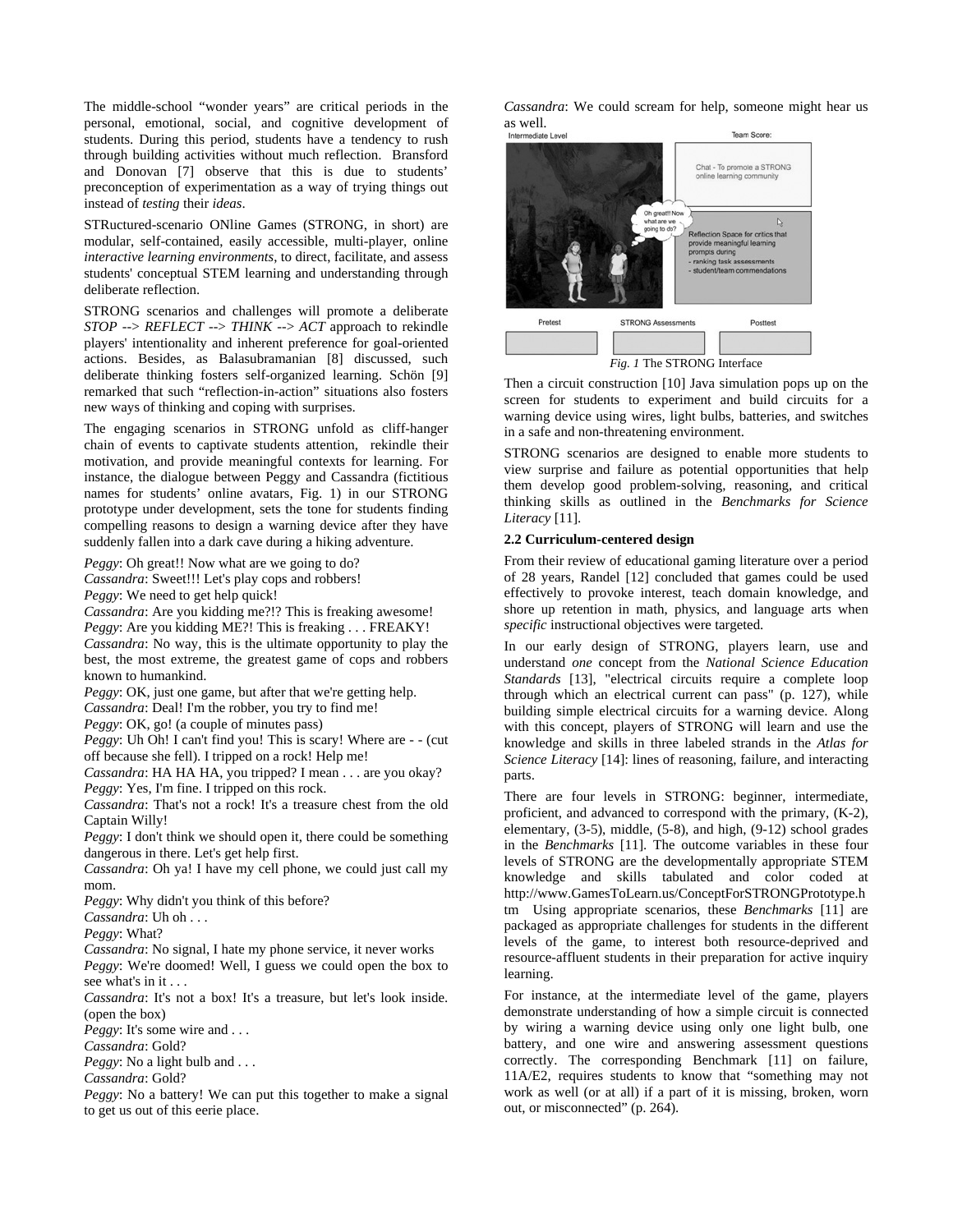### **3. CONCEPTUAL FRAMEWORK**

#### **3.1 The STRONG Model**

Hands-on inquiry learning without domain knowledge merely entertains students and results in their inadequate conceptual understanding. Many resource-deprived students reach schools with limited cognitive skills and are consequently less motivated. Wilson [15] observed that direct instruction to impart domain knowledge in sterile learning environments left students unenlightened and unable to see its real-world relevance. To cope with this dilemma, we describe a framework that seeks to immerse all students in a progression of guided inquiry hands-on activities to facilitate their conceptual STEM understanding, starting with STRONG and proceeding to less guided forms of inquiry learning (see Fig. 2).

The pedagogical strategy underlying this conceptual framework is adapted from Vygotsky's model of developmental teaching. Giest and Lompscher [16] propose three stages in Vygotsky's zones of student development: *learn-by-doing*, in students' zone of actual performance (ZAP), *learn-by-inquiry* in their zone of proximal development (ZPD), and *learn-by-developmental teaching* where they construct and develop their understanding when their ZPD becomes their new ZAP and so on.



conceptual framework.

Although designed to be pre-reflective of the formal subject matter, first, STRONG elicits students' rudimentary and incomplete conceptual understanding

and prior knowledge in their ZAP. Students work in teams (of two, recommended) to solve challenging problems and accomplish various goals embedded in the game. The smallteam setting promotes greater sharing of ideas among young adolescents without fear of negative judgment by peers, and helps elicit their preconceptions and fragile conceptual understanding during their social interactions and peer mentoring.

McDonald and Hannafin [17] noted that web-based games promote higher order learning outcomes and understanding because they increase meaningful dialogue among the students and help identify students' misconceptions, both of which are not easily obtained in traditional classrooms without conscious teacher mediation. Bransford and Donovan [7] refer to the success of a computer-based DIAGNOSER in increasing

students' understanding of high school physics concepts when the program helped teachers elicit students' preconceptions.

Although rudimentary, the STEM content- and context-specific student discussions necessitated through play in STRONG, as Roth [18] remarked, empowers students with new ways to talk, think, and act in middle schools.

After engaging all students using the game, teachers could use the student performance data to provide formal explanations, promote further reflection, and guided-inquiry hands-on activities to develop students' knowledge and formal conceptual understanding in their ZPD, before formally assessing student accomplishments.

According to Perkins [19], students' flexibility in thinking and performing hands-on activities, beyond the rote and the routine, is one measure of their understanding. Observing students creative and imaginative solutions to problems, and their attitude towards challenges encountered while engaging with hands-on activities is another.

Finally, students learn by developmental teaching through projects and problem solving. In developmental teaching, students' ZPD in the second stage becomes a new ZAP. This *iterative* process continues through the three stages as students transition to higher levels of learning and become more active self-directed learners.

The recommended sequence of engaging all students with the game first, then providing formal explanations and opportunities for hands-on investigations, before formal assessment and projects in the STRONG model will be used for evaluating the design experiment.

#### **3.2 Collaborative Problem Solving and Reflection**

Collaborative problem solving and deliberate reflection are two cornerstones in STRONG. By stimulating thoughtful conversations in non-threatening low-stress, high- challenge small-group settings, the game increases the domain knowledge and motivation of all students.

Horizon Research Inc.'s [20] report *Looking Inside the Classroom*, showed that the weakest elements observed in science and mathematics classrooms were the limited time, opportunity, and structure for students to engage, ask questions, make sense, and understand all the material. We need better tools, like STRONG, to foster more reflection and metacognition in middle-school students.

The game requires no teacher intervention during play. However, students' typed responses in the assessment fields are recorded and processed continuously during the 15-20 minutes of play. Students receive instant feedback on their performance, in the assessment windows and reflection space, from embedded critics in the game.

Critics are agents that provide context-specific advice to users based on their inputs in a computational environment. As observed by Cios et al. [21], the dynamic feedback students receive, based on the embedded fuzzy logic and machine learning techniques in the STRONG system architecture, promotes students' active learning.

Bransford and Donovan [7] describe how, using physics inquiry curriculum called *ThinkerTools*, low-achieving students from inner-city schools demonstrated deeper conceptual understanding of physics because of a metacognitive component in the reflective assessment.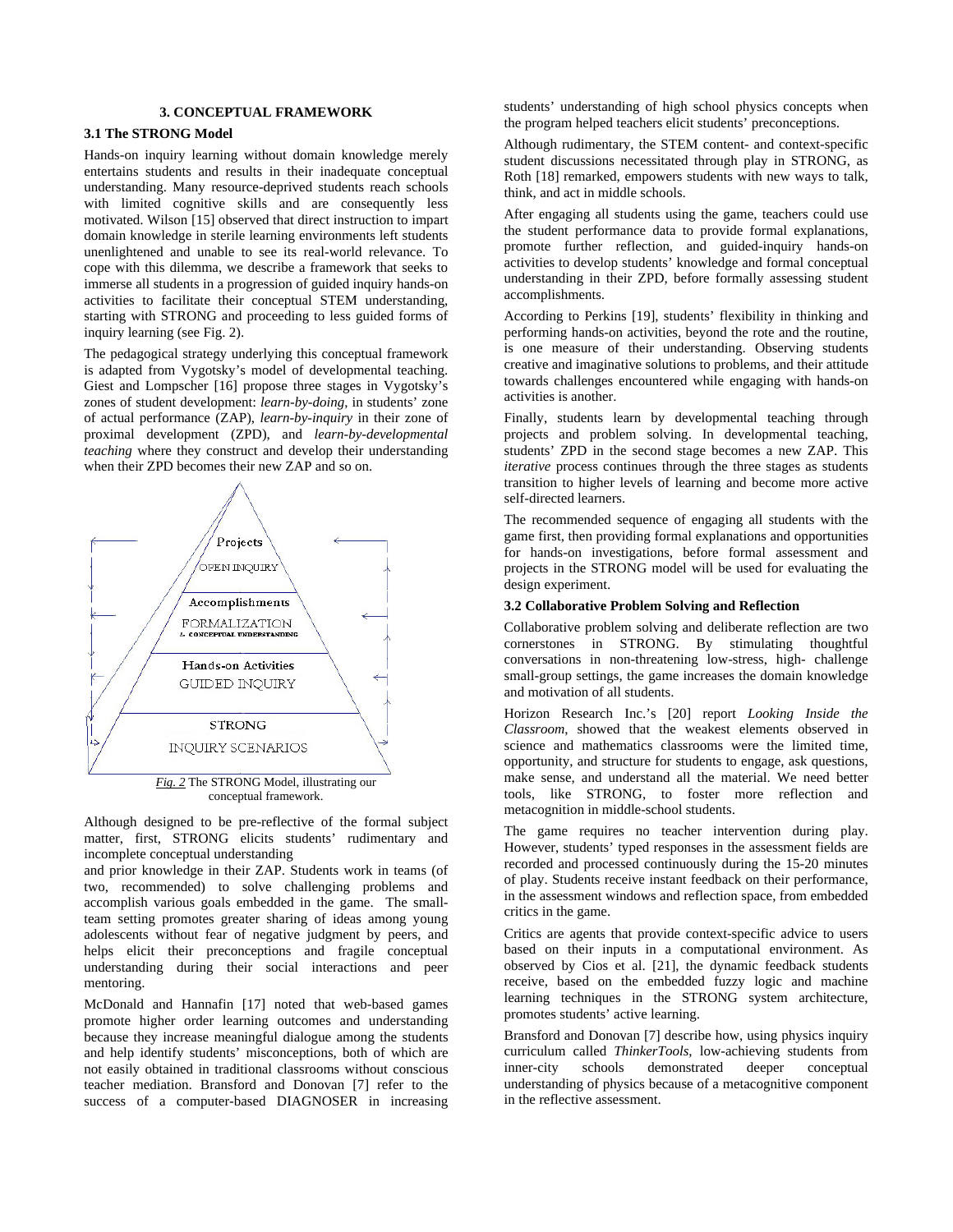Likewise, with rekindled intentionality and better domain knowledge afforded to the players through deliberate reflection during play, students are launched into active inquiry learning.

### **4. PROTOTYPE OF STRONG**

### **4.1 Design-Based Research**

Section one in this paper discussed the complexities and challenges associated with STEM teaching and learning. Section two described how STRONG uses backward design [22], an outcomes-oriented process requiring identification of desired learning goals and then working backwards to develop meaningful learning opportunities and assessments, to promote learning through reflection-in-action. The STRONG model described in section three described how the dilemma of "informing" through direct instruction and "doing" in inquirybased learning might be reconciled.

Design experiments afford researchers opportunities to theorize and address complexities observed in the real-world. Cobb et al. [23] underscored the connections between developing theories and increased learning afforded through better instructional design – the primary goal being improving initial designs by testing and revising conjectures.

Besides, teacher observations and feedback, tools like STRONG will help researchers gather real-time data on student learning and performance. Student performance on the online pre-tests, six assessment questions, and the post-tests are used to test and improve the design of the prototype.

Our research agenda has a two-fold purpose. The STRONG model depicts our early efforts at developing a theory. Developing a prototype while developing assessment and support instructional materials support instructional practice.

#### **4.2 Contextual and Experiential Learning**

The case study by Yeo et al. [24] and our personal experiences show that interactivity and animated graphics in simulations, by themselves, do not help students learn basic scientific and engineering concepts. Students need additional supports to promote deep conceptual understanding. The Flash animated scenarios in the game not only provide a context and purpose but also motivate students by enabling them to *do* science.

When students are ready to test their understanding of a concept, say, "electrical circuits require a complete loop through which an electrical current can pass," they will answer six questions that promote their higher order thinking. These six questions are generated randomly from a library of twenty-five questions, unique to each level of the game. This will minimize chances of students misusing the online chat to exchange notes with correct answers.

For instance, in one type of question having *several* possible correct answers, a student will have to select all choices that apply. The possible answers might include: The wire is  $\heartsuit$ warm cold; the light bulb is  $\circ$  on  $\circ$  off; the light bulb glows very bright and burns out  $\cup$  does not burn out.

Students' correct, partially correct, and wrong answers have preassigned fuzzy logic scores from  $+1$  to  $-1$ . This is combined with another unique feature in STRONG asking students "How confident are you in your answer?" The *confidence multiplier*, varying from  $1 - 10$ , for "I am guessing" and "I am  $100\%$ confident," respectively, multiplies the raw score (with fuzzy values between -1 and +1), before displaying scaled team scores. Although the word "game" has various connotations, following Glazier [25], Prensky [26], and Rasmusen [27], in our design, games refer to interactive learning environments designed to include the basic components in Table 1:

| Table 1: STRONG and Basic Components in our Rudimentary Game – |
|----------------------------------------------------------------|
| Intermediate Level                                             |

| <b>Basic Game</b><br>Components | <b>STRONG</b>                             |
|---------------------------------|-------------------------------------------|
| 1. Player Roles                 | Players select one of the six online      |
|                                 | avatars and watch scenarios unfold. Our   |
|                                 | current design does not give players      |
|                                 | more freedom and control over their       |
|                                 | clothes and their environment, but these  |
|                                 | power-ups will be incorporated in         |
|                                 | subsequent designs to reward higher       |
|                                 | team scores.                              |
| 2. Game Rules                   | Students take a pretest (hands-on and     |
|                                 | online), watch engaging scenarios         |
|                                 | unfold as Flash movies, use embedded      |
|                                 | electrical circuit construction Java      |
|                                 | simulations, answer six randomly          |
|                                 | selected questions, and take a post test  |
|                                 | (hands-on and online).                    |
| 3. Goals and                    | Players will learn, use and understand at |
| Objectives                      | least one core concept from the           |
|                                 | standards, while building simple          |
|                                 | electrical circuits for a warning device. |
| 4. Puzzles or                   | Players demonstrate an understanding      |
| Problems                        |                                           |
|                                 | of how a simple circuit might be          |
| (Challenges)                    | connected for wiring a warning device,    |
|                                 | using only one light bulb and a battery.  |
|                                 | Each STRONG assessment question is a      |
|                                 | puzzle or problem or challenge in itself. |
| 5. Narrative or Story           | The dialogue about cops and robbers       |
|                                 | between Peggy and Cassandra when          |
|                                 | their cave is suddenly engulfed in        |
|                                 | darkness depicts a typical scenario in    |
|                                 | STRONG.                                   |
| 6. Players'                     | Student discussions, building various     |
| <b>Interactions</b>             | circuit designs using hands-on and Java   |
|                                 | simulations, answering six questions      |
|                                 | (three for each player) for assessment    |
|                                 | even as they alternate and collaborate    |
|                                 | represents expected interactions.         |
| 7. Payoffs and                  | What kind of confidence multiplier        |
| Strategies                      | factors might players use? With raw       |
|                                 | scores varying from $-1$ to $+1$ ,        |
|                                 | multiplying it with a multiplier could    |
|                                 | change the final scaled team scores       |
|                                 | significantly.                            |
| 8. Outcomes and                 | Players learn and demonstrate             |
| Feedback                        | understanding of the concept "electrical  |
| (Embodying                      | circuits require a complete loop through  |
| concepts to be                  | which an electrical current can pass,"    |
| learned                         | after reflection on the critiques and     |
|                                 | feedback in the STRONG prototype.         |
|                                 |                                           |

As students play the game, real-time data on their performance will be collected into a database supporting *Microsoft Access*. The embedded critics in the game will offer contextual clues, when necessary. For example, a comment in the reflection space could be "Have you considered connecting this circuit in the Java simulation and seeing what happens?" The contents of the